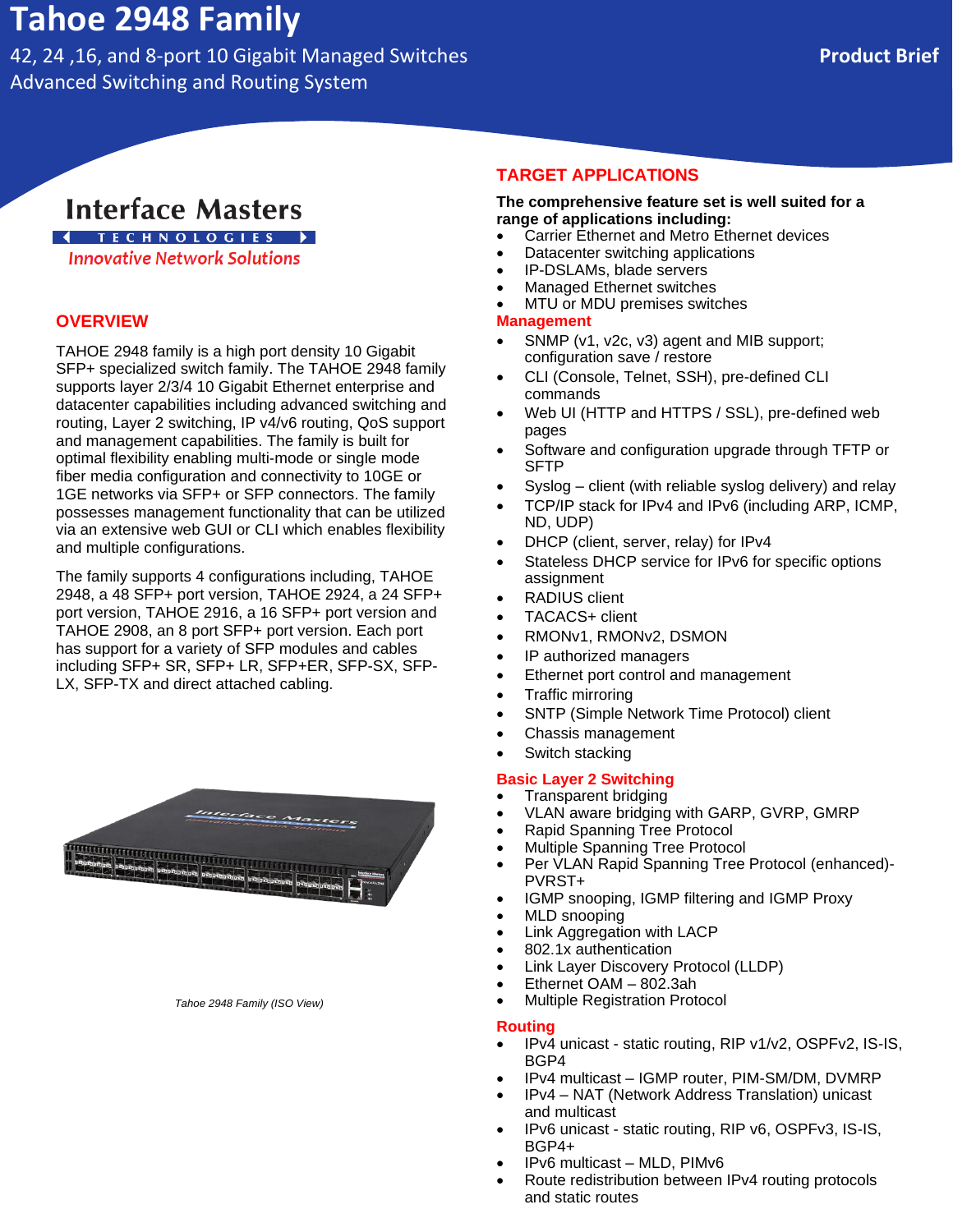- Route maps for filtering route advertisements and route redistribution – IPv4 and IPv6
- IPv6 tunneling over IPv4 IPv4 and IPv6
- Graceful restart for BGP, BGP4+, IS-IS, OSPFv2, OSPFv3
- Hot standby redundancy for OSPFv2, OSPFv3, PIM for IPv4/v6
- Virtual routing with IPv4/v6 static routing, OSPFv2/v3, ISIS for IPv4, RIPv2
- VRRP for router redundancy

#### **Advanced Layer 2 Switching, MPLS / VPLS**

- Q-in-Q VLAN tunneling and Provider bridging • MPLS - static LSPs, LDP, RSVP-TE, PWE3 VCs for
- L2 VPNs QoS (dependent on silicon support)
- ACLs (Access Control Lists) for traffic filtering
- 802.1p, DiffServ, traffic prioritization queuing, policing, shaping
- Rate limiting and storm control
- Flow control and priority flow control
- Enhanced transmission selection

#### **Highly Reliable**

TAHOE 2948 family utilizes two redundant hot swappable power supplies for maximum reliability. TAHOE 2948 utilizes advanced design and power efficiency techniques for optimal operation.

# **ENVIRONMENTAL** Operating Temperature  $\begin{bmatrix} 0^{\circ} & 10 & 40 & \text{°C} & (32^{\circ} & \text{to} & 104 & \text{°F}) \\ 0 & 0 & 40 & \text{°C} & (32^{\circ} & \text{to} & 104 & \text{°F}) \end{bmatrix}$ Operating Humidity 5 to 95%, non-condensing

| <b>Ordering</b><br><b>Information</b> |                                    |  |
|---------------------------------------|------------------------------------|--|
| Part<br><b>Number</b>                 | <b>Description</b>                 |  |
| Tahoe 2948                            | 48 port 10G SFP+ managed<br>switch |  |

Airflow **100 LFM** 

| <b>DIMENSIONS</b> |               |                   |
|-------------------|---------------|-------------------|
|                   | <b>Inches</b> | <b>Millimeter</b> |
| Length            | 17.33         | 440               |
| Height            | 1.75          | 44.45             |
| Width             | 17.33         | 440               |

#### **CUSTOMIZATION SERVICES**

Hardware, Firmware, Linux O/S and application code development services are available.



## **ABOUT INTERFACE MASTERS TECHNOLOGIES, INC.**

Interface Masters Technologies is a leading provider of high-speed networking solutions focused on 1/10 /25/40/100/200 Gigabit Ethernet networking solutions. For over 25 years, Interface Masters Technologies has been providing innovative networking solutions with customization services to OEMs, large enterprises and sophisticated end users. Interface Masters Technologies provides Ethernet switches, appliances, server adapter cards with high port density, networking offload and bypass functionality. Company headquarters are located in San Jose, CA with satellite offices in Hong Kong and Europe.

Address: 150 East Brokaw Rd., San Jose, CA 95112 Email: [sales@interfacemasters.com](mailto:sales@interfacemasters.com)<br>Web: www.interfacemasters.com Web: [www.interfacemasters.com](http://www.interfacemasters.com/)

Phone: 408-441-9341 Copyright © 2019 Interface Masters Technologies, Inc.<br>Phone: 408-441-9341 Copyright © 2019 Interface Masters Technologies, Inc.<br>Fax: 815-364-0888 Fax: 815-364-0888 Fax: 815-364-0888 Product specifications subject to change without notice<br>
Finally sales@interfacemasters.com exercises and the sales@interfacemasters.com

**Interface Masters I** TECHNOLOGIES **I Innovative Network Solutions**